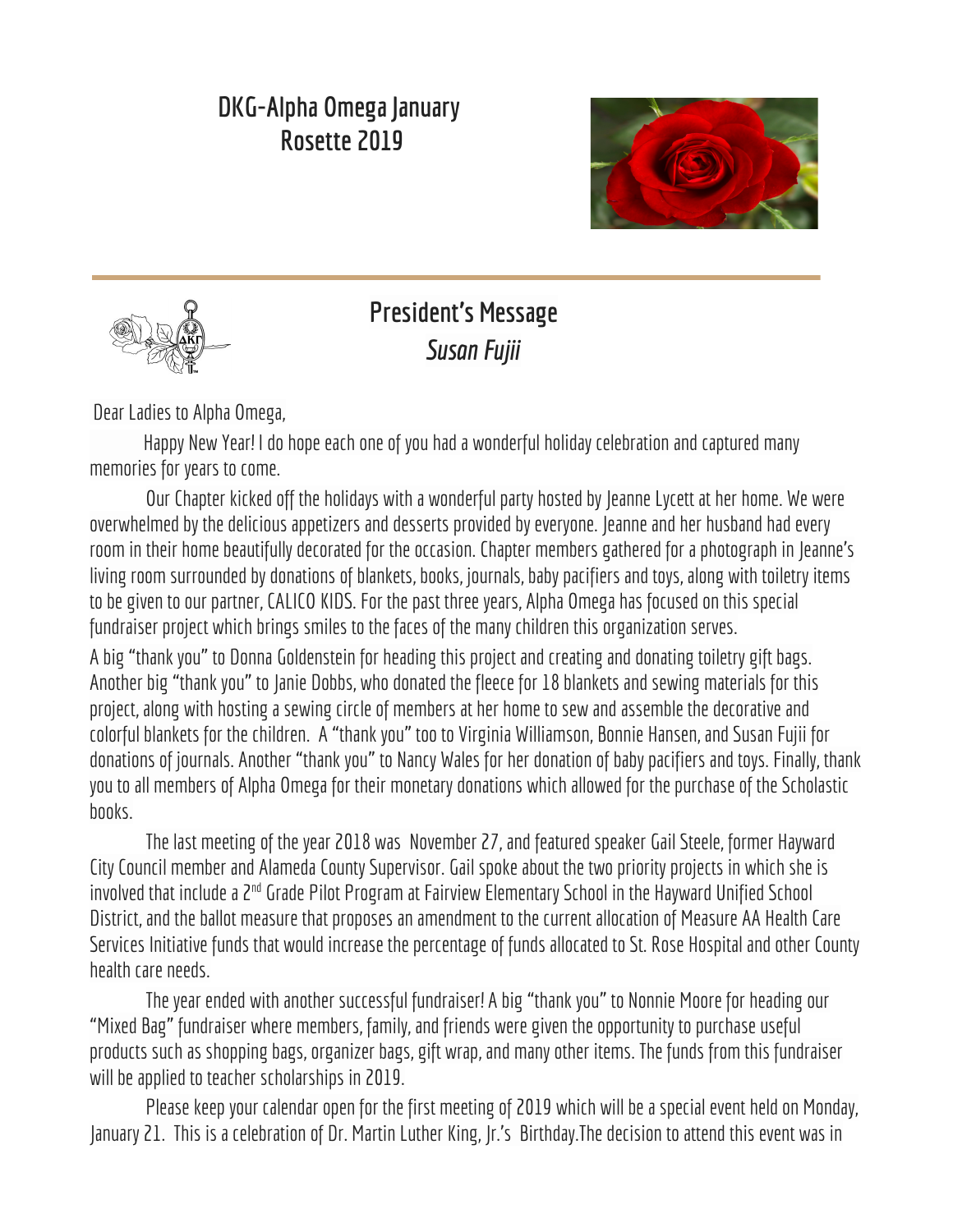response to member surveys that suggested that our Chapter engage in community events in lieu of meeting every month.

We are happy to announce that Virginia Williamson and Bonnie Hansen are now members of the Martin Luther King, Jr. Celebration Committee representing our Chapter. A big "thank you" to Marilyn Baker Madsen, Virginia Williamson, Bonnie Hansen, Nancy Wales, Barbara Bishr, and Mary Ann Gonsalves for assisting in the labeling and stamping of over 300 invitations to this event. Chapter members will be receiving personally addressed invitations inthe mail.

The event which will take the place of our January meeting will be on Monday, January 21, 2019, at 4:30 p.m. at the Reed L. Buffington Visual & Performing Arts Center at Chabot College. Carolyn McKinstry, acclaimed author and survivor of the 1963 Sixteenth Street Baptist Church bombing is the Keynote Speaker for the event.

Looking forward to seeing you!

Susan



# **Alpha Omega Chapter, Delta Kappa Gamma November 27, 2018** *Marilyn Baker-Madsen, RecordingSecretary*

**Present:** Marilyn Baker-Madsen, Karin Berkovitz, Barbara Bishr, Peggy Collett, Rosemary Coyne, Janie Dobbs,Elisabeth Gieger, Donna Goldenstein, Jennifer Gonsalves, Mary Ann Gonsalves, Bonnie Hansen, Jeanne Lycett, Susan Levy, Nancy Wales, Virginia Williamson

**Guest: Former Alameda County Supervisor, Gail Steele** 

**Call to Order:** The meeting was called to order by Vice-President Virginia Williamsonat 5:30pm.

**Welcome Members and Guests:** Vice-President Virginia Williamson welcomed members and ourguest.

Introduction of Program Speaker: Former Alameda County Supervisor, Gail Steele, was introduced by Marilyn Baker-Madsen. Ms. Steele spoke about the two priority projects in which she is involved that include a 2<sup>nd</sup> Grade Pilot Program at Fairview School in the Hayward Unified School District and the ballot measure that proposes an amendment to the current allocation of Measure AA Health Care Services Initiative funds that would increase the percentage of funds allocated to St. Rose Hospital and other County health care needs.

Gail would like to survey 1<sup>st</sup> and 2<sup>nd</sup> Grades at Fairview to identify children that are not performing at grade level. She welcomes the input and help of our Chapter in this endeavor. She would be grateful for the time of volunteers interested in this project to meet with her to develop a solid plan in going forward and ultimately meet with the teachers and parents of children at risk making intervention a team approach.

Gail has served on the Board of Directors of St. Rose Hospital for many years. She and other like-minded community members are concerned that St. Rose currently receives 1% (or \$1.5 million) of the \$142.7 million allocated from Measure AA funds. The ballot measure proposes that St. Rose receive 10% (or 14.2 million) of Measure AA funds as St. Rose currently serves up to 15% of the non-insured and underinsured population of Alameda County with inadequate funding. Should St. Rose be unable to operate on this inadequate funding structures and close, Highland Hospital, already struggling to meet the needs of the community, would be heavily impacted.

**Approvalof Minutes:** It was moved by Donna Goldensteinand seconded by Jeanne Lycett to accept the October 30, 2018 Minutes as presented. The motion passed.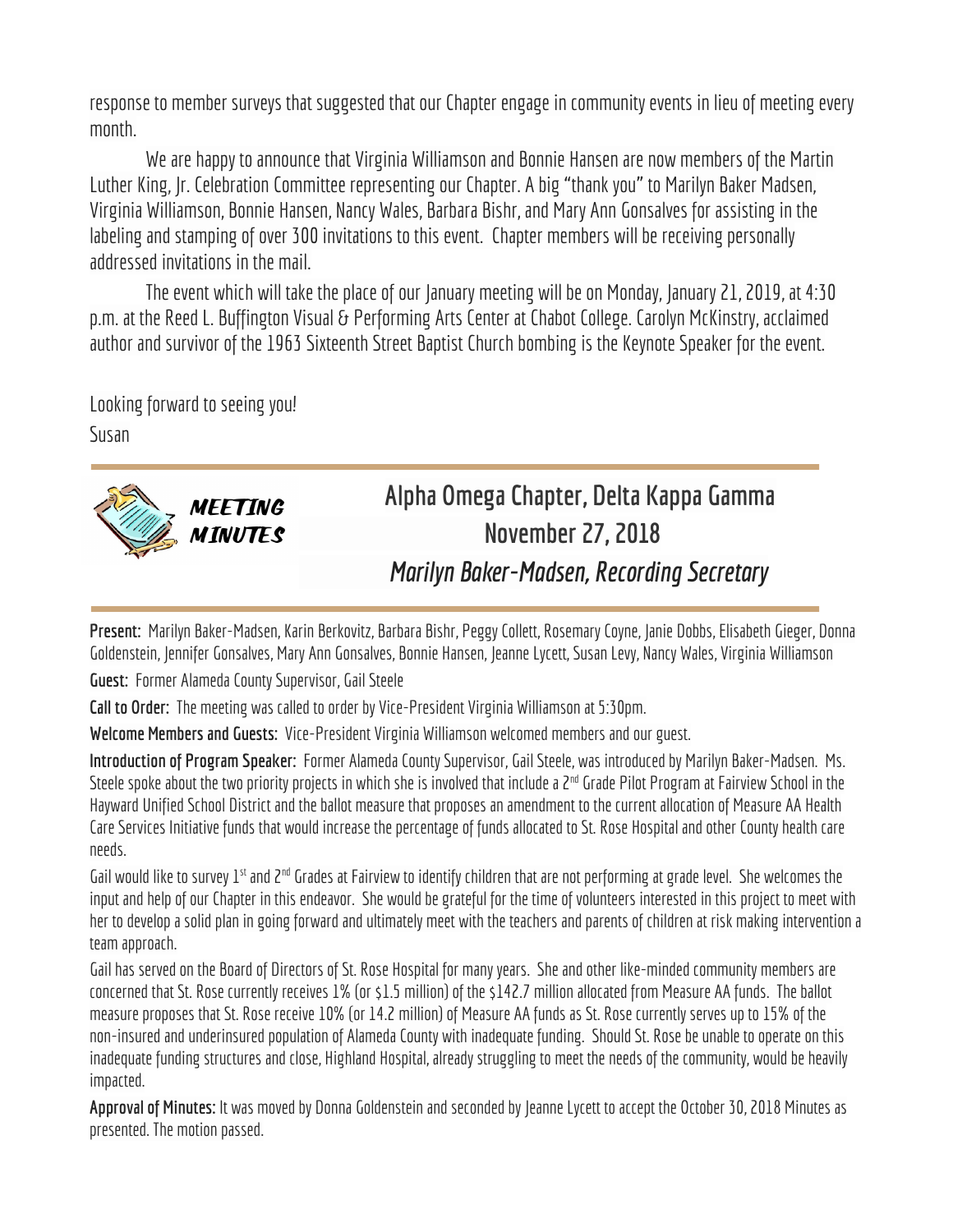**Treasurer's Report:** Co-Treasurer, Susan Levy, presented the Treasurer's Report for November 2018. It was moved by Jeanne Lycett and seconded by Donna Goldenstein to accept the report. The motion passed. Susan also distributed and discussed with the group a draft budget for 2018-2019.

**Correspondence:** There was no correspondence to share this month.

#### **Old Business:**

**a.** Memorial for Yvonne Thrower: Barbara Bishr reported that she is following up on a memorial for Yvonne with the principals at both Cherryland and Winton.

**b. Scholarships:** Donna Goldenstein advised that Linda Henika is suggesting that scholarships be given to established teachers. This would require a change in parameters and criteria. It was suggested that we could vote on this proposal by mail.

#### **New Business:**

**a. CALICO KIDS Fundraiser:** Janie Dobbs and Donna Goldenstein reported on this fundraiser and they are still accepting donations for items yet to be purchased. Items being collected for CALICO include books, toiletries, and journals. Fleece purchased by Janie for blankets will be hemmed at a sewing party at Janie's house on December 1.

**b.** New Fundraiser: Barbara Bishr and Jennifer Gonsalves have tentatively schedule September 9, 2019 as the date for a fundraiser for Alpha Omega at Gianni's Restaurant in San Ramon. Members could volunteer as servers or could attend with other guests. Jeanne Lycett informed the group that this event would be like that of Scholarships, Inc.'s fundraiser, Tips 4 Change and advised that the attendees be informed that money is earned for the Chapter through tips with 100% of the tip money going directly to the organization.

**Adjournment:** The meeting was adjourned at 7:40pm by Vice-President Virginia Williamson.

Next Meeting: The Leadership Team of Alpha Omega determined that we would attend the Dr. Martin Luther King, Ir. Birthday Celebration on January 21, 2019 at 4:30pm at the Reed L. Buffington Visual & Performing Arts Center at Chabot College. Carolyn McKinstry, acclaimed author and survivor of the 1963 Sixteenth Street Baptist Church bombing is the Keynote Speaker for the event. The determination to attend this event was in response to member surveys that suggested that our Chapter engage in community events in lieu of meeting every month.

Respectfully Submitted

Marilyn Baker-Madsen Recording Secretary



## **JANUARY MEETING**

In lieu of our usual meeting at China Bistro, we will be attending a special event to celebrate the 90th birthday of Dr. Martin Luther King Jr. We hope to see you there, **Monday,** January 21, 2019 at 4:30 p.m.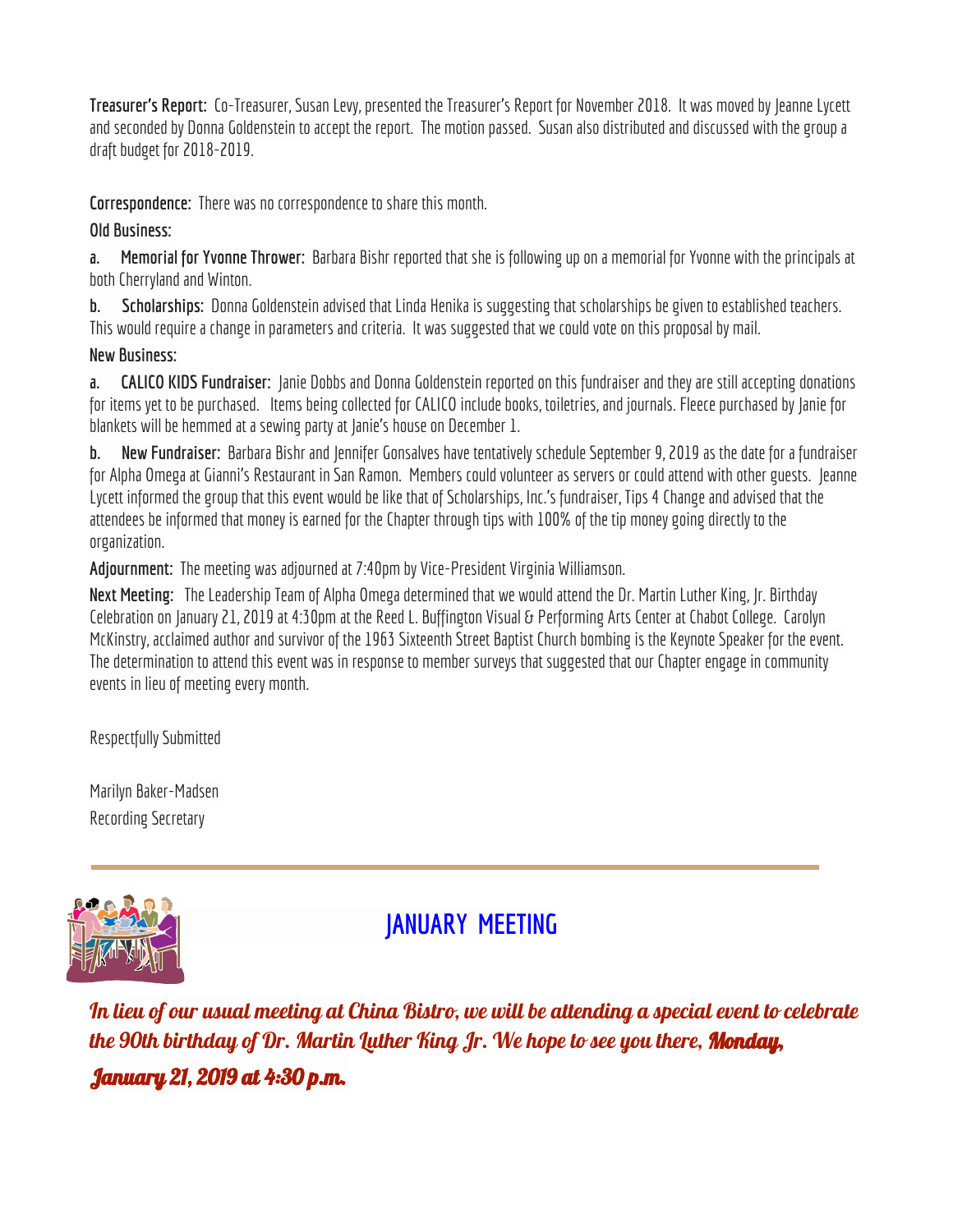#### **CHABOT COLLEGE**

**Reed L. Buffington Performing Arts Center 25555 Hesperian Blvd., Hayward**

#### **KEYNOTE SPEAKER**

**Carolyn McKinstry, acclaimed author and survivorof the 1963 Sixteenth Street Baptist Church Bombing**

### **PERFORMANCES BY**

**The Mount Eden High School Choir.**

#### **FREE ADMISSION AND FREE PARKING**

**No pre-registration is required.**



**Treasurer's Report** *Nonnie Moore*

February is Our Virtual Meeting

Years ago, Alpha Omega agreed to hold a virtual meeting in February and designate the \$25 dinner cost for scholarships/grants. As we will not have our next formal meeting until March, please send your check for \$25, payable to Alpha Omega, to Nonnie Moore, 3309 Streamside Circle, Apt 303, Pleasanton, CA 94588.

Please note: in October and December we held two fundraisers that netted over \$1000 for scholarships. 15 out of our 34 members participated. If you were not one of those 15, you can do your part now by donating to this Virtual Meeting Drive. We need all members to help out so we can maximize our funds for teachers!

Thank you in advance!



New Dues Due Date- June Please don't shoot the messenger! 2019 has been chosen as the year to change dues collection from fall to spring. So... I'll be collecting your 2019-2020 dues in April and May. Start saving now! More info to come - Nonnie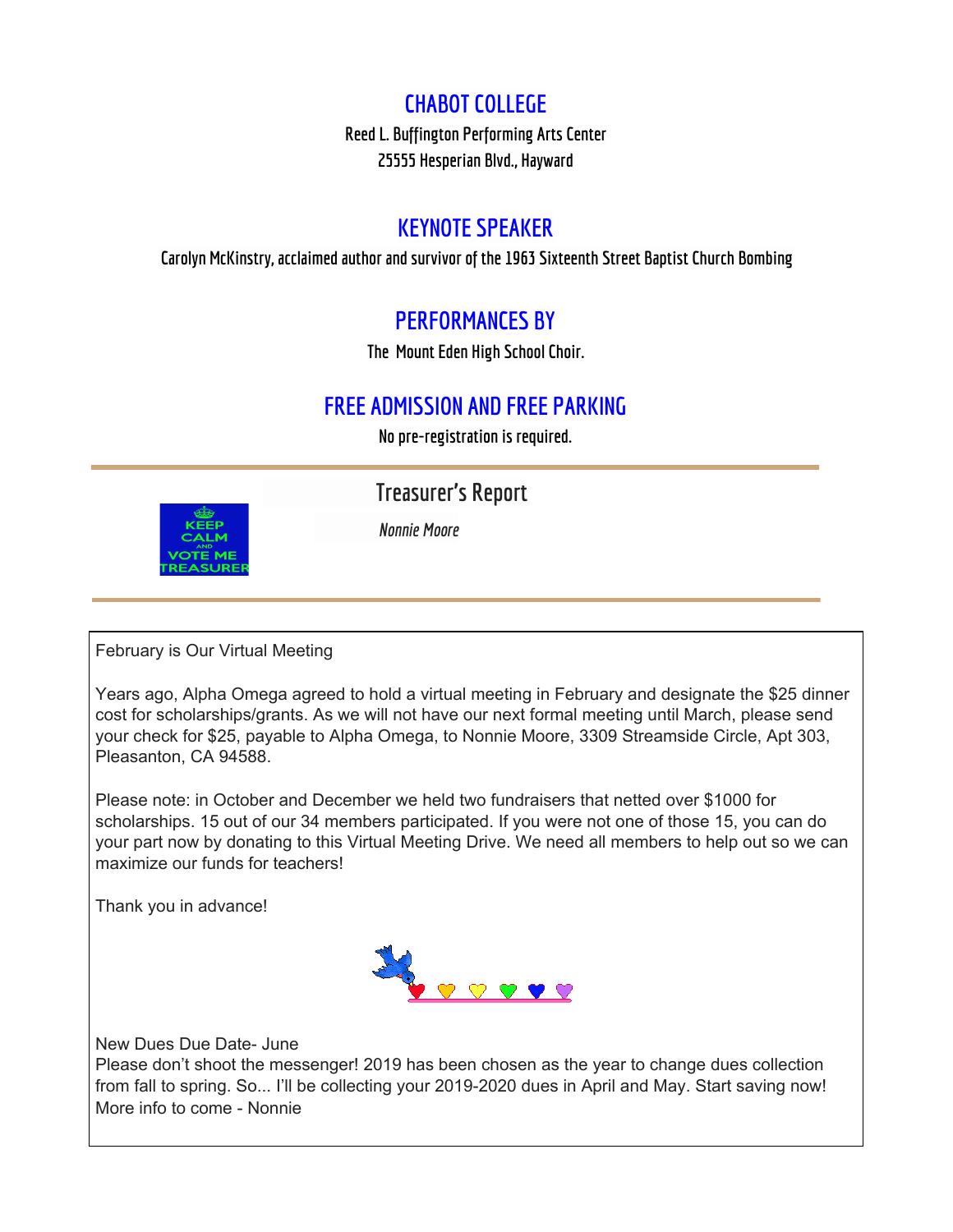

### **Legislative Report January 2019** *By Nancy Wales*

January marks the start of a new year and it's also the start of a new Congress in Washington. Things will be different than the previous Congress. The Republicans no longer control both houses of Congress. Thank you to all of you who voted and helped get others to vote. It's becoming more and more apparent that Republicans canonly winif theygerrymander the state, suppress the vote, or otherwise cheat. In North Carolina Republicans caught cheating are now saying there should be an election "do over. So ridiculous! "We cheated so the whole election should be thrown out." I hope saner minds prevail in North Carolina and the Democrat is declared the winner. In any other competition, the cheater is thrown out.

On legislation that is near and dear to educators, the repeal of the GPO and Windfall Elimination still will need bipartisan support. The author of the original bill lost his seat in the election, so a new sponsor will need to be found and carry the legislation forward. Hopefully the attacks on healthcare will lesson and we can finally move to a bipartisan solution to the high cost of prescription drugs and expansion of Medical care nationwide.

At the state level, there will be a new Governor, Gavin Newsom, who will set a new direction. The Assembly and Senate leadership will be staying the same. It is expected that we will have more help in protecting pensions. We hope to look at legislation that enhances benefits particularly under purchasing power protection and work on legislation protecting our allowances. If there is an employer reporting error, employers should pay the amount owed to CalSTRS for those errors, not the retiree.

Respectfully submitted, Nancy Wales



**Book Notes** *Marilyn Baker-Madsen*

#### *A FAVORITE AUTHOR:*

The Clockmaker's Daughter, by Kate Morton is an ambitious book about so many things different times different places and people and the stories associated with each time and place and person. The book is a masterpiece that weaves the threads of all these, yet related, stories into a thrilling saga of mystery, murder, theft, art, love and loss. It is the story of Edward Radcliffe, a promising young artist in 1862, and his fascination with Birchwood Manor on the Upper Thames and his obsession with and love for his beautiful model and muse. It is the story of Elodie Winslow, an archivist working in London in 2017, who finds an old leather satchel that contains an artist's sketchbook with a drawing of a twin-gabled house on a river and a sepia photograph of a beautiful woman. Elodie is inexplicably drawn to the sketch and picture and begins an investigation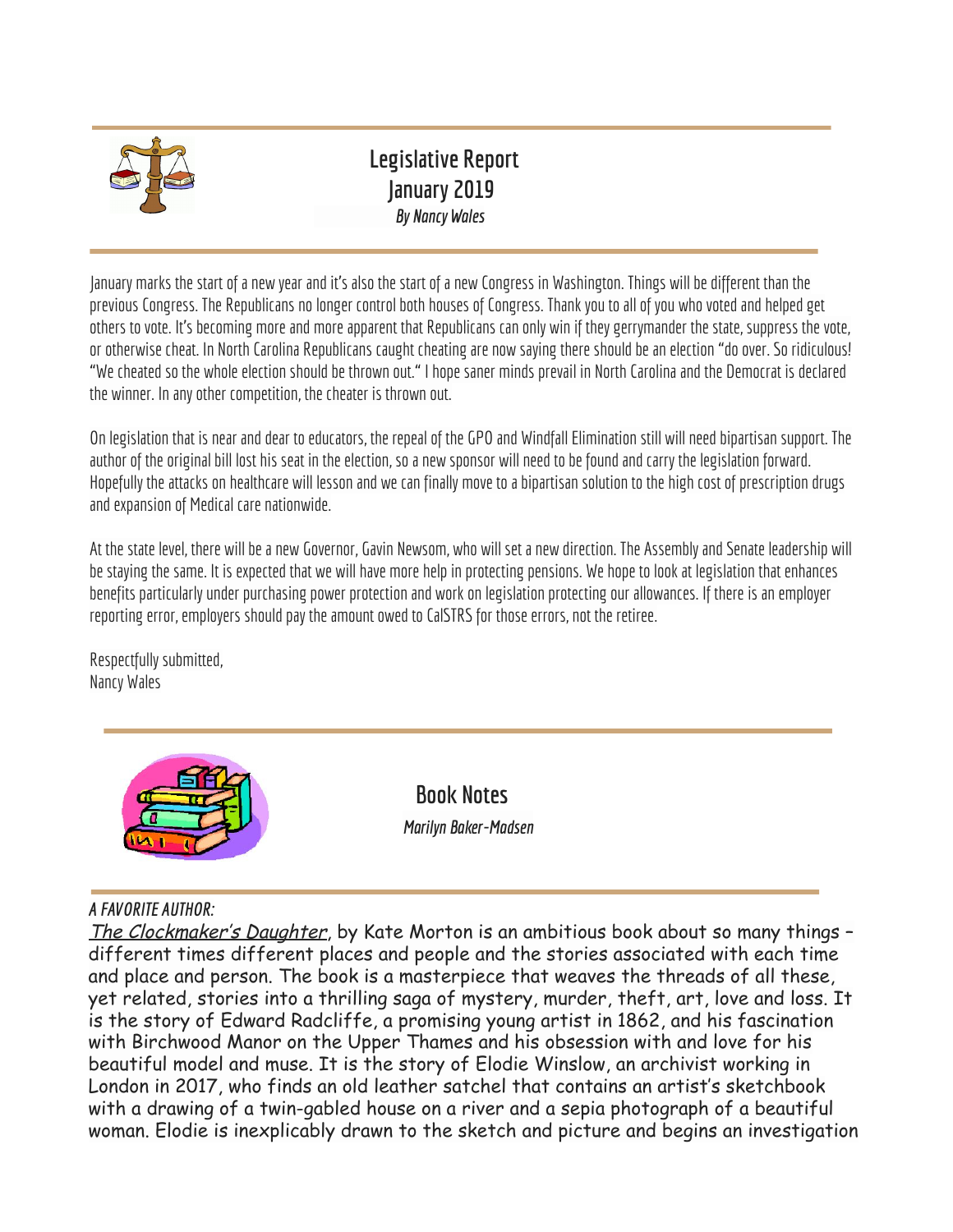to find out more about her discoveries. As Elodie uncovers clues, we learn about the many people who have inhabited Birchwood Manor – Edward Radcliffe and his fellow artists and their models; Lucy Radcliffe, Edward's younger sister, who inherits Birchwood Manor and opens a girls school; Leonard Gilbert, a soldier and scholar who comes to Birchwood after serving during World War I and writes a biography of Radcliffe; Juliet, a young widow who moves her family to Birchwood after their home is destroyed in the Blitz; and Elodie, who meets Jack Rolands who is searching for lost treasure, when she arrives at Birchwood Manor. At lesser hands, this multi-layered story would be a difficult read; however, Kate Morton deftly pieces all of these stories together in a gripping tale of the clockmaker's daughter.

The following review appeared in the March 2017 Rosette.

I first became acquainted with bestselling author, Kate Morton, last March when I read the Advanced Copy of her latest book, The Lake House. I was on vacation in a little cabin in Point Arena when torrential rains held me captive in the cabin for two days! I curled up on the sofa in front of the fire and lost myself in this beautifully written, mysterious, multigenerational saga of the Edevane family. The family suffers a tragic loss at their country house, Loeanneth, in Cornwall in 1933. The loss is so great that the family abandons Loeanneth forever.

Seventy years later, after being forced to take a break from her duties when she became personally involved a particularly difficult case, Sadie Sparrow, a Detective with the Metropolitan Police in London, stumbles on the abandon house where she is staying with her grandfather in Cornwall. Her detective's background leads her to discover the story of the Edevan's baby boy who disappeared without a trace.

Alice Edevane, the older sister of the missing boy is now an older lady who has become a bestselling author of detective novels. She is drawn back into the family secrets she has worked so hard to escape by the tenacious Sadie Sparrow who is trying to solve not only this mystery, but the one in London that resulted in her forced leave of absence. The astonishing conclusion of this gripping novel caught the reader by surprise!

I found this book such an engrossing read that I got copies of two other books by Kate Morton, <u>The House at Riverton</u> and <u>The Forgotten Garden</u>. Both of these novels are also beautifully written and satisfying reads with tantalizing secrets and drama. The House at Riverton was Kate Morton's debut novel about the Hartford family's daughters Hannah and Emmeline and their lady's maid Grace Bradley. In 1924, during a society party at the house at Riverton, a young poet shots himself. Hannah and Emmeline were the only witnesses and only the girls and Grace knew the terrible truth. Many years later, Grace is living in a nursing home when she is approached by a director who is making a film about the events in the summer of 1924. Grace's memories of the time and aristocratic privilege are reawakened as is the stunning secret that she had been keeping all of her life.

The Forgotten Garden is another page turning novel of family intrigue and generational secrets. In 1913 a small girl is abandoned on a ship headed for Australia. She is raised,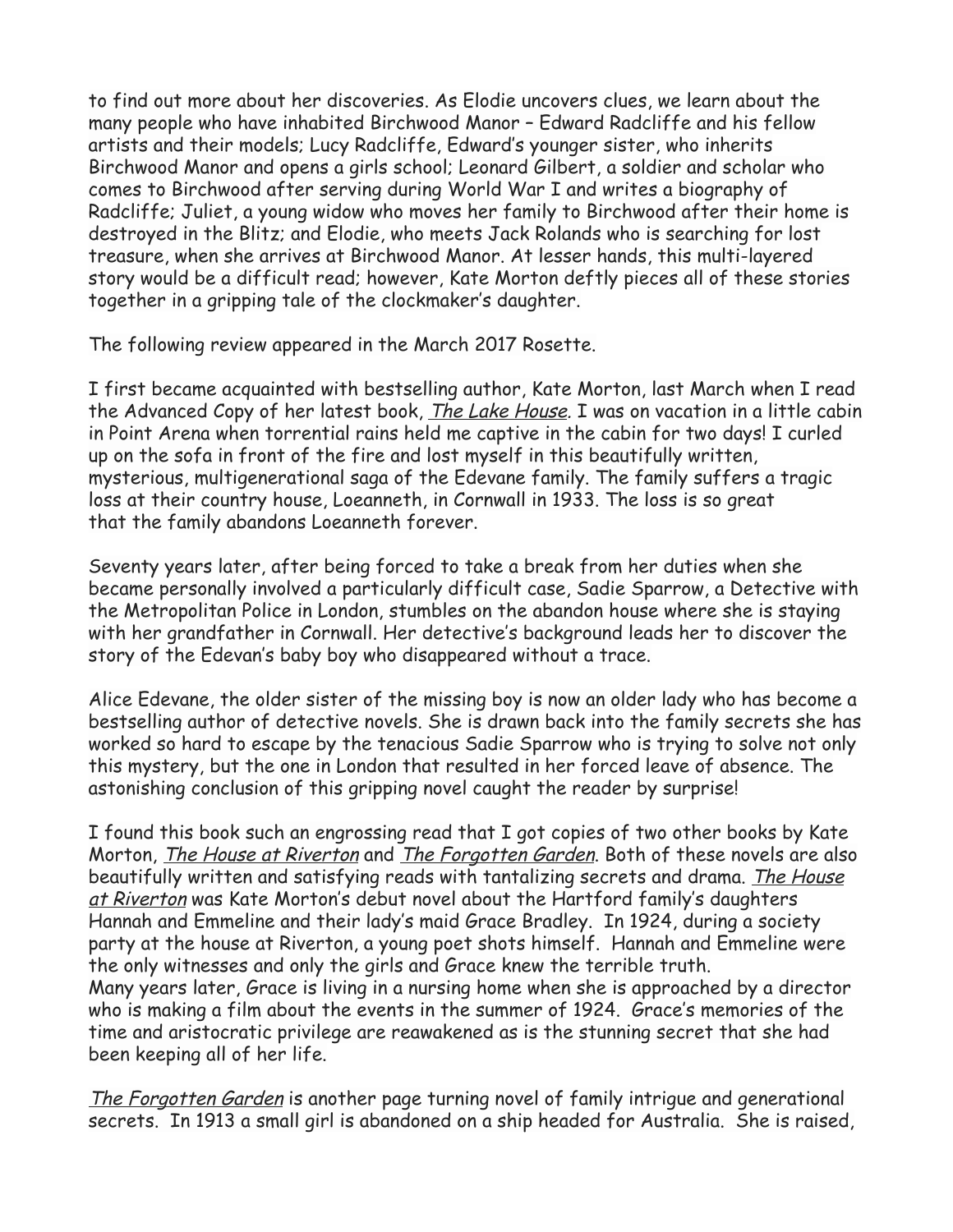as their own, by the dock master and his wife. When Nell turns 21, they tell her the truth and she begins to search for her real identity. Nell finds clues that lead her to Blackhurst Manor on the Cornish coast and the secrets of the Mountrachet family. However, Nell is not able to bring all of the pieces of the puzzle together before her death. Her granddaughter, Cassandra, takes up the search and eventually unravels the mystery.

Other books by Kate Morton that I have not read are *The Distant Hours* and *The* Secret Keeper.



| <b>JCPICIIIDCI II</b> | Chapter Ficturity at City 3 Experience China District                                                                                                                                                |
|-----------------------|------------------------------------------------------------------------------------------------------------------------------------------------------------------------------------------------------|
| October 27            | Chapter Fundraiser -Dublin Savers, 7117 Regional St.,, Dublin from 1:00-2:00<br>If you can't drop off the items you collected, contact a driver and arrange to have them<br>take your items for you. |
| October 30            | <b>Chapter Meeting</b>                                                                                                                                                                               |
| November 1            | Penne Ferrell Fund Literacy Award<br>Deadline for Submission                                                                                                                                         |
| November 27           | <b>Chapter Meeting</b>                                                                                                                                                                               |
| December 1            | Blanket Making Party at Janie's                                                                                                                                                                      |
| December 1            | Distinguished Career/Professional Service Award<br>Deadline for Submission                                                                                                                           |